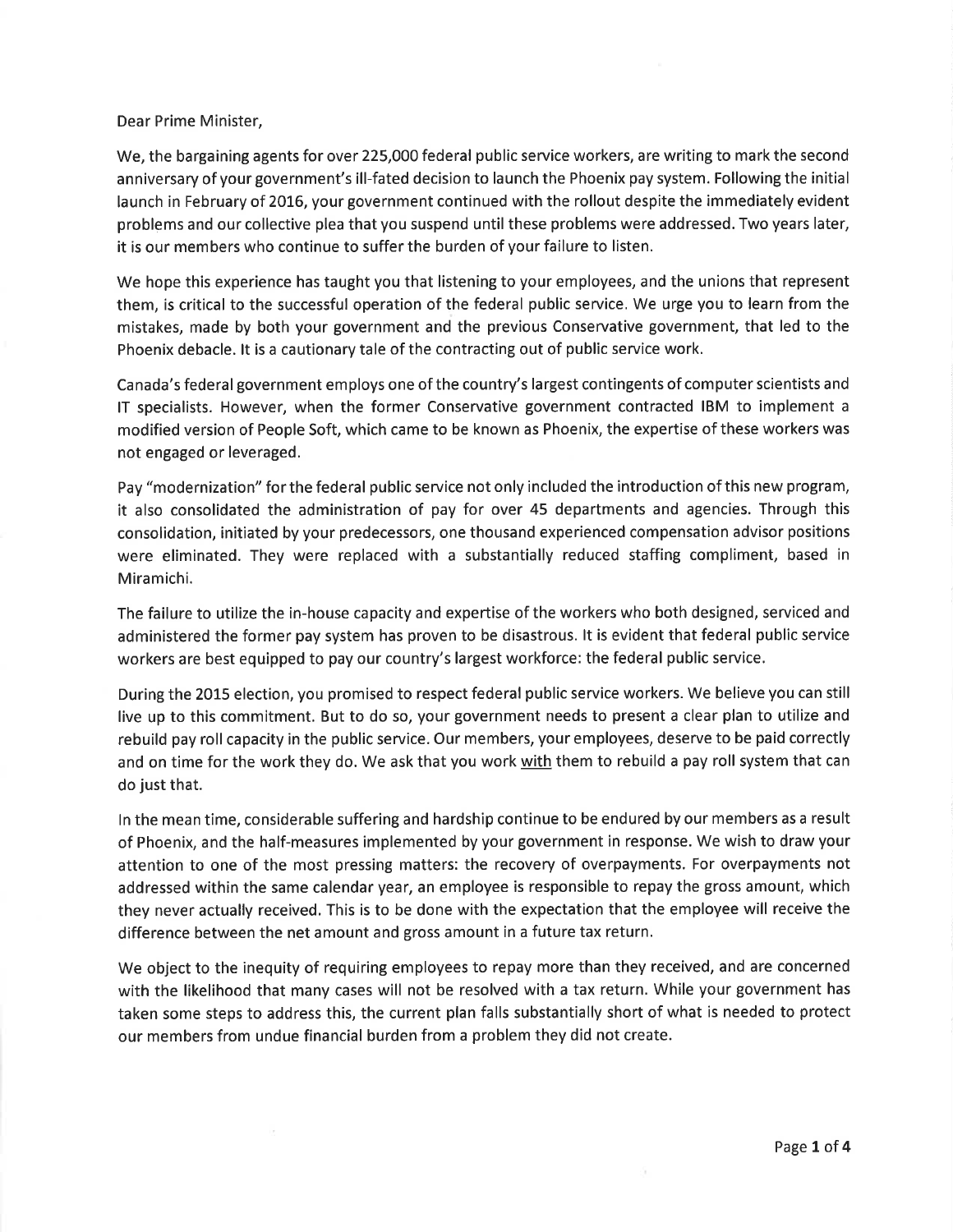Therefore, we ask that your government grant a remission order to exempt federal public service employees in receipt of overpayments from repaying the gross amount and only require them to pay the net - the same amount they actually received.

Finally, it is imperative that your government provide damages to make our members whole, above and beyond the current claims process for out-of-pocket expenses. This is for the many hardships Phoenix has caused, including untold stress and the time spent dealing with their pay problems. Our members no longer have any confidence in the pay process thanks to Phoenix. We ask your government to accept that it owes its employees compensation for the suffering they have endured and continue to face.

Every day our members continue to provide Canadians with the reliable and critical services they need, despite an employer that cannot pay our members correctly for their work. The recommendations we have outlined in this letter provide a fair and reasonable path forward. lt is our hope that you move quickly to implement them.

Sincerely,

Kolyn &

Robyn Benson National President Public Service Alliance of Canada ("PSAC")

Greg Phillips President Canadian Association of Professional Employees ("cAPE")

facquely

Jacqueline Pygiel. Acting President Unifor Local 2182 Marine Communication Traffic Services Officers

ncs

Cathie Fraser President Research Council Employees' Association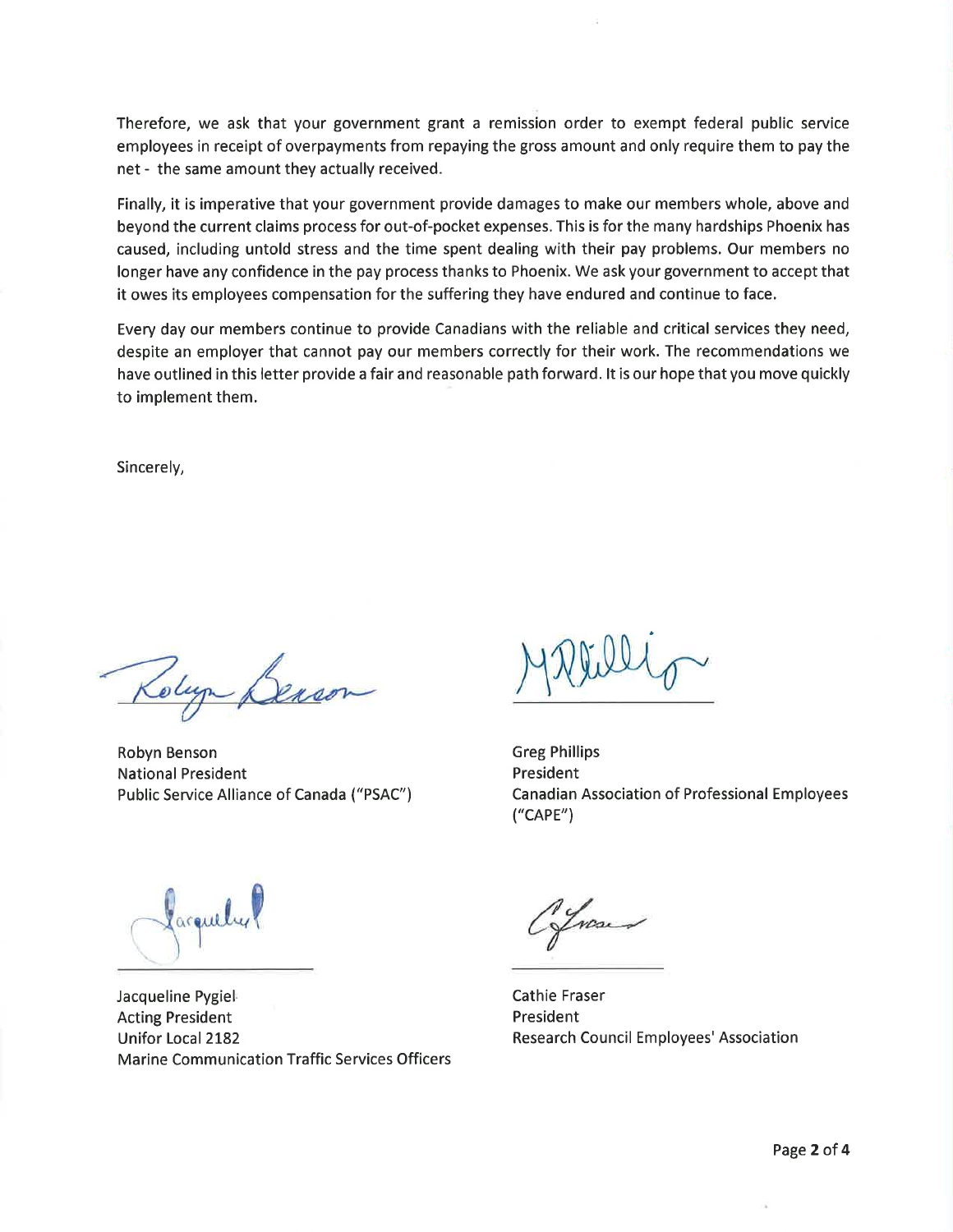Thank Souther

**Mark Boucher National President Canadian Merchant Service Guild** 

**Greg McConnell National Chair Canadian Federal Pilots Association** 

Ursula Hendell President **Association of Justice Counsel** 

Richard Castin

**Richard Cashin National President** Federal Government Dockyard Chargehands Association

**Des Rogers** President **Federal Government Dockyard Trades and Labour Council (West)** 

Debi Daviau President the Professional Institute of the Public Service of Canada ("PIPSC")

Paul Lamum

**Paul Cameron Business Manager/ Financial Secretary** International Brotherhood of Electrical **Workers Local 2228** 

Tech

**Ron Cochrane Director** Professional Association of Foreign Service **Officers** 

Paul M

Paul Morse President Unifor Local 87-M

flan-Marc hoil

Dr. Jean-Marc Noël President **Canadian Military Colleges Faculty** Association